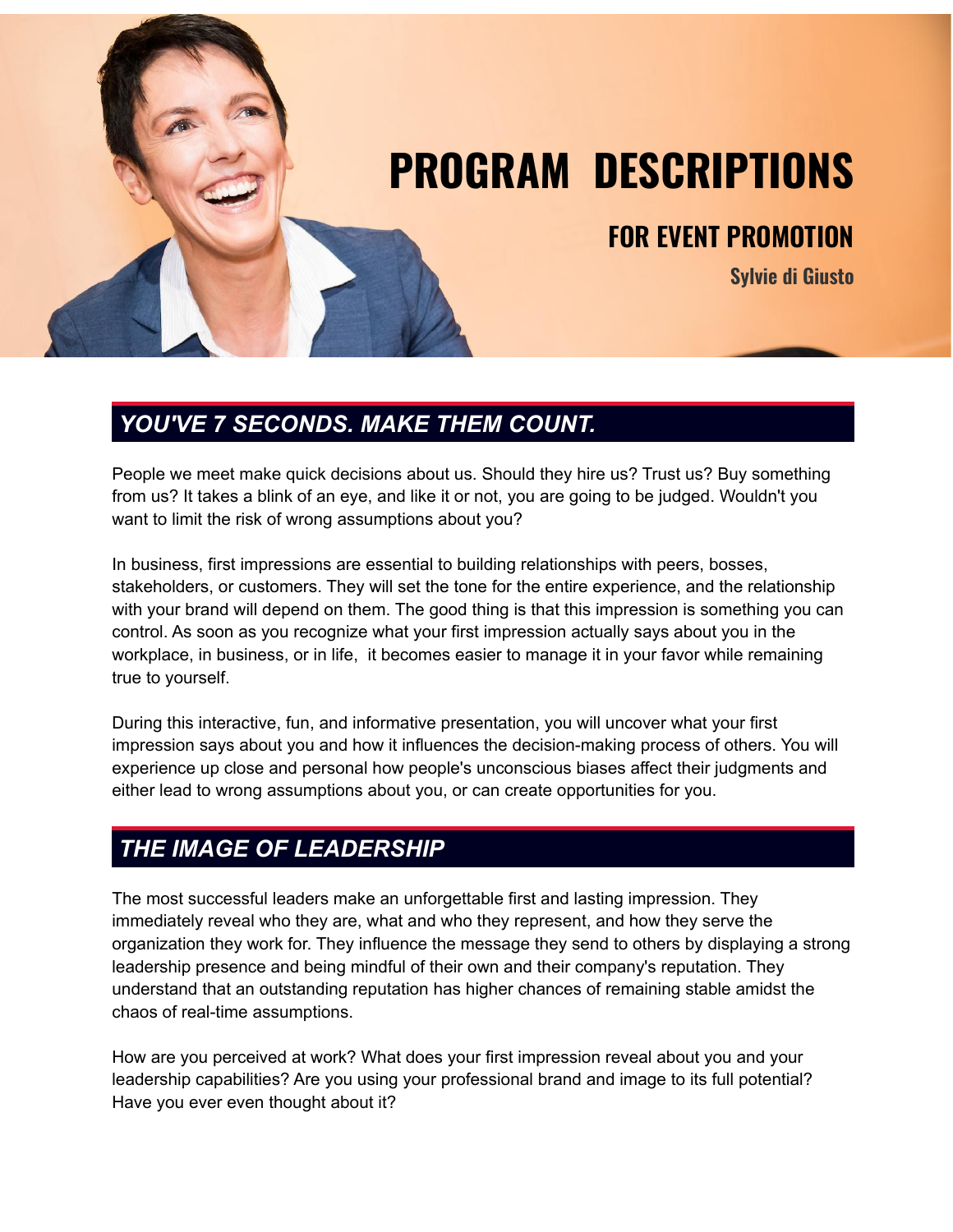The good thing is that the way you are perceived and how you represent yourself and your organization is something you can control.

During this interactive, fun, and informative presentation, you will uncover what your first impression says about you and how it influences your leadership reputation.

### *MAKE ME FEEL IMPORTANT!*

As a customer, nothing feels more crucial than being heard, understood, and cared for. It's one of those things that we all say we want as customers: to feel valued and important. But what does that really mean, and how do you deliver this experience?

The key to making your customers feel this way is to make every interaction count. From the moment they first hear about you, your product or service to the point of purchase and beyond, you need to differentiate your brand by constantly going the extra mile.

Every interaction along this journey is an opportunity for you to delight, amaze and impress your customers. Only if you take the time to understand that you play the most critical role in the customer's journey will you be able to create this one-of-a-kind customer journey.

During this insightful and thought-provoking presentation, you will learn what your customers want, need, and expect at every touchpoint along the journey. You will walk away with a clear understanding how your persona can either become a pitfall leading to wrong assumptions or an opportunity to deliver customers an experience they didn't even know they wanted and needed.

#### *DISCOVER YOUR FAIR ADVANTAGE*

Let's get personal, shall we? How do you set yourself apart from your peers and competitors? How do you distinguish yourself from the rest of the pack? What exactly makes you unique and stand out? Or, why should people trust you, follow you, buy from or buy into you?

Profound questions that professionals in the workplace should be able to answer instantly. However, we rarely take the time to identify what makes us one of a kind and how we can leverage this fair advantage for our career and the organizations we work for. Nonetheless, a greater sense of self-awareness and self-confidence would allow you to present, act, and communicate authentically and confidently in any situation, whether face-to-face or online.

During this interactive presentation, you will uncover the unique qualities and traits that you individually bring to your workplace and that enable you to excel as a professional. With thought-provoking insights and profound questions, Sylvie will help you discover the intersections of sixteen different factors that cannot be replicated by anyone else and therefore make each of you a "category of one."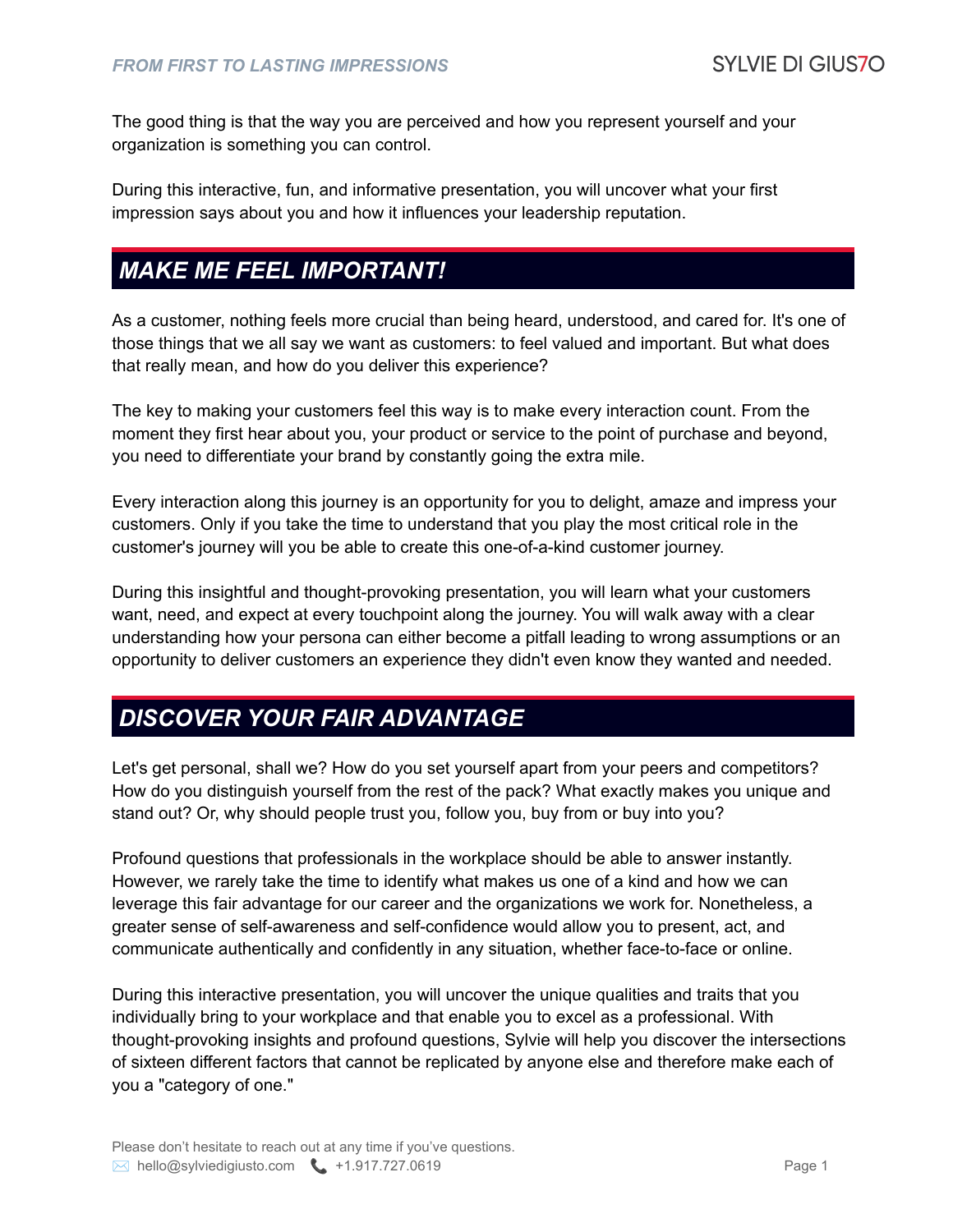### *PROMOTE YOUR POTENTIAL. BECOME YOUR BEST ADVOCATE.*

Many women are wonderful cheerleaders for those they care about, including their children, spouses, friends, and team members, with one exception: themselves. As much as they wish others would notice their natural talents, pinpoint their achievements, and shower them with recognition, the reality is that even women who are great at promoting something or someone else have a hard time doing it for themselves. Does that sound familiar to you?

Keeping silent about your accomplishments and hoping that your work will speak for itself will not get you anywhere. In today's competitive environment, you have to put your modesty aside, work on overcoming any self-doubt or lack of confidence, and acquire the skills necessary to recognize your strengths and talents, to make them visible, heard, and therefore known.

During this interactive, fun, and informative presentation, you will learn to recognize and articulate your value. This boost of confidence will enable you to become more positive, resilient, and risk-taking in the future, resulting in more benefits for you and the organization you are working for.

#### *INVISIBLE PR*

Are your stakeholders saying good things, or are they saying bad things about you? Are you representing your organization's values at any given point in time? What is the vibe that you are leaving behind everywhere you go in line with your vision of who you want to be? Does it even matter?

The personal reputation of C-suite members, board of directors, or any top executive in any organization matters a great deal when it comes to the overall reputation of the organization you represent. It is your responsibility to set the tone from the top, to lead by example, and to use your personal brand as an extension of the company's brand.

You have to strike that delicate balance between being humble, grounded, and putting others first while also positioning yourself as a thought-leader and authority in your field. It requires building and defining your brand strategically within the corporate umbrella while executing it when all eyes are on you ... and even when no one is watching. Invisible PR is about being at the forefront and in the background alike, while always having a finger on the pulse of how others are perceiving you as the leader within and beyond your organization.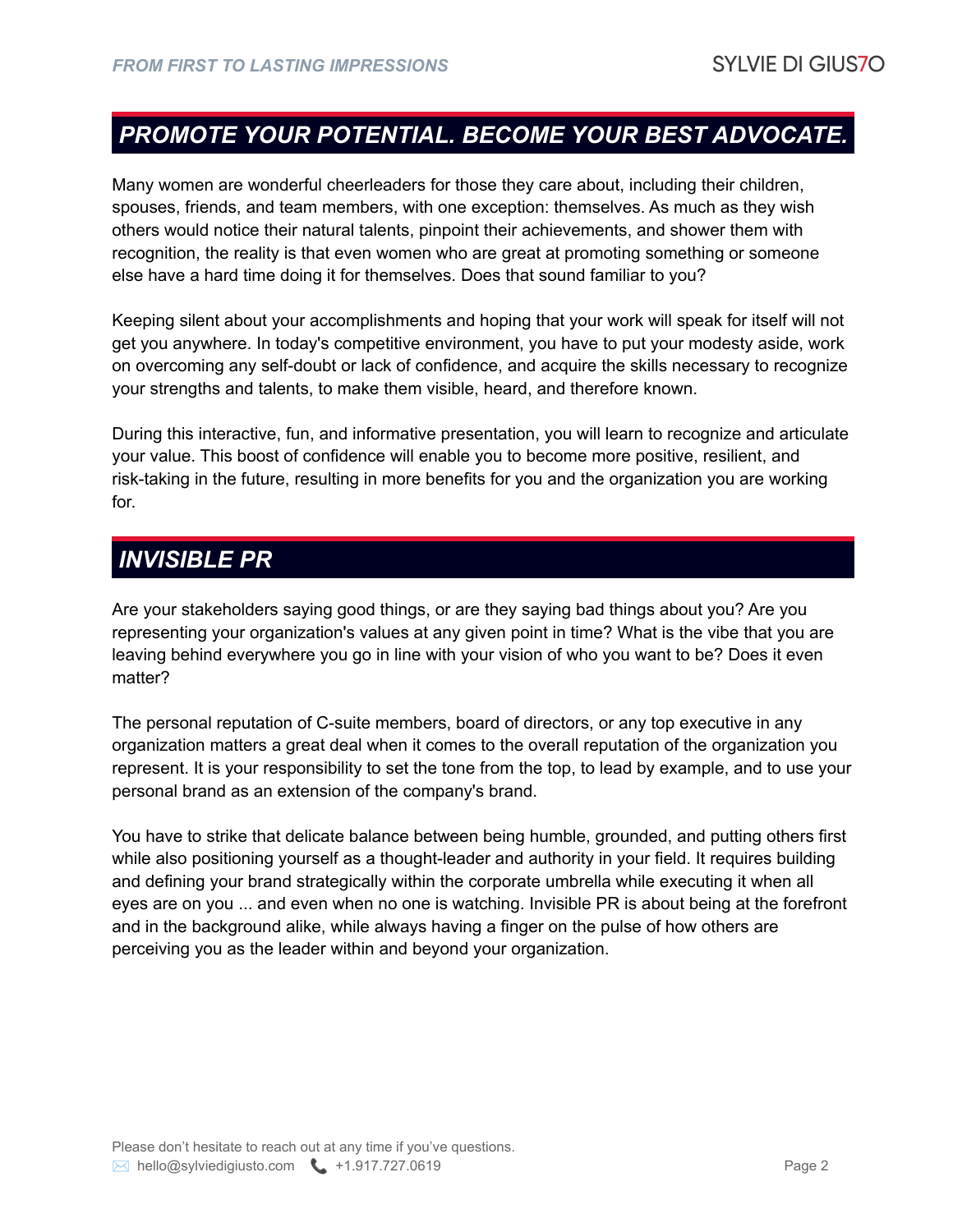## **BREAKOUT SESSIONS**

#### *MEETING, WORKING AND LEADING REMOTELY*

Remote work isn't going away anytime soon and will continue to grow globally. While it offers incredible opportunities to work and meet with anybody, at any given time, in nearly any place on earth, it also comes with challenges. We all know how frustrating meetings can be. Although we all feel the same about them, we also see that they are essential to the success of any business. Therefore, nowadays, it's crucial to overcome the anxiety that the technology involved is causing, to understand the vast opportunities virtual environments have to offer and to sharpen one's presentation skills onscreen while also preserving a sense of professionalism in a somehow formless environment.

During this interactive breakout session, Sylvie will arm you with the know-how necessary to present and speak with authority at your next virtual meeting or video conference.

#### *DIFFICULT CONVERSATIONS*

Whether you have to tell employees they have crossed a line by not dressing according to their company's dress code, make employees aware of their offensive body odor, or tell employees about a discriminatory post on their Facebook profile, these uncomfortable conversations at work are never easy. However, avoiding these conversations can lead to a lack of performance or to disrespect, bullying, harassment, missed opportunities, or financial penalties, which ultimately will have a negative impact on your company and on you.

During this interactive breakout session, you will learn how to prepare for these conversations and practice along with a seven-step guideline and script that helps them communicate issues in a respectful way. You will also gain clarity on when to involve human resources or legal departments by determining the dos and don'ts during these conversations and topics you should not address.

### *YOUR DIGITAL FOOTPRINT*

Did you ever wonder what your digital "YOU" looks like? Not only the digital footprint that you purposefully created and curated over the years. Also the one that is created behind the scenes. Wouldn't you want to meet your digital "YOU?" Many professionals think that they are not the sum total of their google searches, your online purchases, or their social media likes. They are so much more, right? Yes, your online activities shouldn't define you as a person. But increasingly they do. Your online footprint can impact how the world sees and therefore interacts with you, even if you aren't physically around to defend yourself.

During this interactive breakout session, you will learn what your digital footprint reveals about you. You will explore what information has been exposed about you, unconsciously or